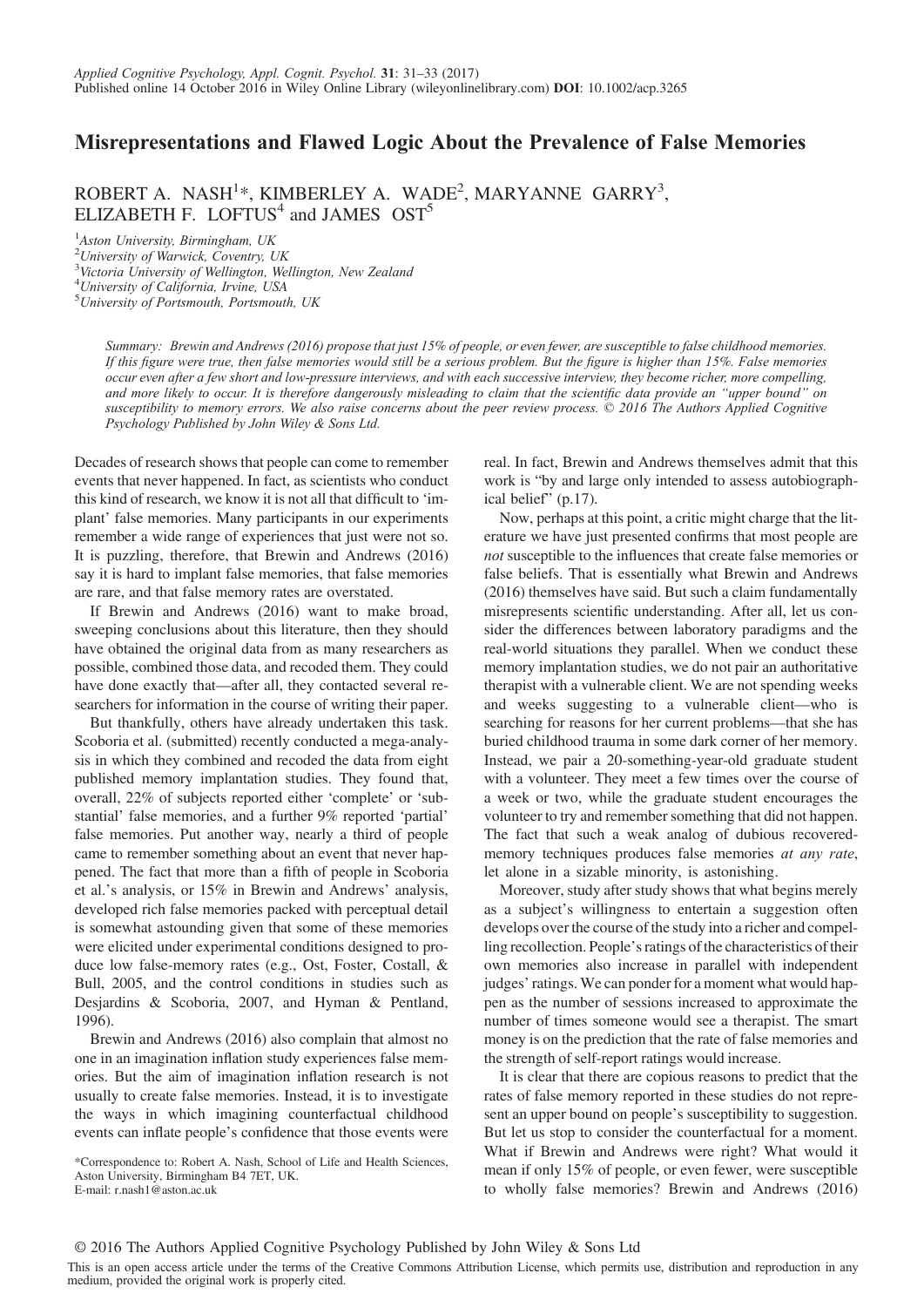repeatedly imply that because false memories (apparently) occur in only a tiny fraction of people, scientists are making a mountain out of a molehill. But let us look at this finding another way. If there were a drug on the market that produced 'adverse events' at even the low, incorrect rate the authors suggest, it would be taken off the market in a flash.

But let us stay in the realm of psychology. Suppose a clinical disorder occurred in 15% of the general population. We would consider that disorder to be highly prevalent. Would Brewin and Andrews? Given their longstanding interest in trauma, let us consider a concrete example, such as Posttraumatic Stress Disorder (PTSD). The lifetime prevalence of PTSD among adult Americans is estimated at 6.8%. That is less than half of the incorrect rate of false memories that Brewin and Andrews (2016) estimate—but they quite rightfully do not relegate PTSD to molehill status. How about other serious psychological disorders? Many serious psychological disorders have a prevalence of under 3%, and some even less than 1%. But if 1 person in 100 has a disorder that seriously affects the quality of their life and ability to function, that is a huge number in absolute terms at the level of the population. So even if 15% were a correct figure, it is still hard to understand how Brewin and Andrews could marshal an argument that 15% is not worth worrying about.

Brewin and Andrews (2016) also take to task scholars who —in their writings and expert testimony—talk about the fallibility of memory. But these scholars know a lot more about memory fallibility than just the three paradigms that Brewin and Andrews dissect. For instance, memory scholars know about self-enhancing memory distortions, such as Bahrick, Hall, and Berger's (1996) famous work showing that people remember their school grades as better than they actually were. They know about studies of people who came to remember they were abused, but later realized their memories were false (Lief & Fetkewicz, 1995; De Rivera, 2000). These scholars know about research with subjects who remember being abducted by aliens, for whom these memories feel entirely real (McNally et al., 2004). These scholars also know the many studies of misinformation showing that people's memories are easily and quickly distorted (see Schacter & Loftus, 2013, for a review). In short, scholarly opinions about the fragility of memory derive from many different types of studies that go far beyond what Brewin and Andrews reviewed.

Considered as a whole, Brewin and Andrews' (2016) paper ignores the facts so blithely that it seems more suited to being called an Op-Ed piece than a peer reviewed 'Research Article'. Maybe that is because it probably was not peer reviewed. We asked both the founding editor and the editor who invited our commentary whether Brewin and Andrews' paper had been sent out for peer review. They did not answer. We also contacted 21 false-memory experts whom Brewin and Andrews cited, and we asked these experts if they would be willing to confirm that—just like the five of us—they did not review the original submission for ACP. Each of them answered: none of them had reviewed it. These data fit with other data on the interval between when Brewin and Andrews first submitted this paper and when it was accepted. A close look at the publication history reveals a curiously short interval: just 28 days, which apparently included sufficient time for revisions and resubmission. But perhaps such a short turnaround time means that Applied Cognitive Psychology has recently committed itself to extremely speedy peer review. To address this possibility, we examined all papers appearing in the first three 2016 issues of ACP that were designated as a 'Research Article' (like Brewin and Andrews' paper). Among these 39 papers, the mean turnaround was 282 days, a figure more than 10 times the 28 days Brewin and Andrews enjoyed. The median turnaround was 261 days, with a range of 101–699 days. In other words, even the paper with the next quickest turnaround still took nearly four times as long.

Of course, it goes without saying that peer review is crucial. Because of that fact, scholarly publishers worldwide have embraced the Code of Conduct put forth by the worldwide Committee on Publication Ethics (COPE). More than 900 journals and dozens of publishers are members, who choose to comply with the COPE Code, and its Principles of Transparency and Best Practice in Scholarly Publishing. The very first Principle says:

Peer review process: Journal content must be clearly marked as whether peer reviewed or not. Peer review is defined as obtaining advice on individual manuscripts from reviewers expert in the field who are not part of the journal's editorial staff. This process, as well as any policies related to the journal's peer review procedures, shall be clearly described on the journal's Web site (Committee on Publication Ethics, 2014)

Some of our science's best publishing houses and journals refer to COPE. For example, Elsevier obliged all its journals (including the Journal of Applied Research in Memory & Cognition) to follow COPE principles. Wiley-Blackwell has, for some reason, left this decision to each journal. As a result of that decision, what are we commenting on now? A flawed opinion piece masquerading as a peer reviewed article.

## **REFERENCES**

- Bahrick, H. P., Hall, L. K., & Berger, S. A. (1996). Accuracy and distortion in memory for high school grades. Psychological Science, 7, 265–271.
- Brewin, C. R., & Andrews, B. (2016). Creating memories for false autobiographical events in childhood: A systematic review. Applied Cognitive Psychology. doi: [10.1002/acp.3220](http://dx.doi.org/10.1002/acp.3220)
- Committee on Publication Ethics (2014). Principles of transparency and best practice in scholarly publishing. Retrieved from [http://publicationethics.](http://publicationethics.org/files/Principles_of_Transparency_and_Best_Practice_in_Scholarly_Publishingv2.pdf) org/fi[les/Principles\\_of\\_Transparency\\_and\\_Best\\_Practice\\_in\\_Scholarly\\_](http://publicationethics.org/files/Principles_of_Transparency_and_Best_Practice_in_Scholarly_Publishingv2.pdf) [Publishingv2.pdf](http://publicationethics.org/files/Principles_of_Transparency_and_Best_Practice_in_Scholarly_Publishingv2.pdf). Accessed 23rd May 2016
- De Rivera, J. (2000). Understanding persons who repudiate memories recovered in therapy. Professional Psychology: Research and Practice, 31, 378–386.
- Desjardins, T., & Scoboria, A. (2007). "You and your best friend Suzy put Slime in Ms. Smollett's desk": Producing false memories with selfrelevant details. Psychonomic Bulletin & Review, 14, 1090–1095.
- Lief, H. I., & Fetkewicz, J. (1995). Retractors of false memories: The evolution of pseudo-memories. Journal of Psychiatry & Law, 23, 411–435.
- Hyman, I. E. Jr., & Pentland, J. (1996). The role of mental imagery in the creation of false childhood memories. Journal of Memory and Language, 35, 101–117.